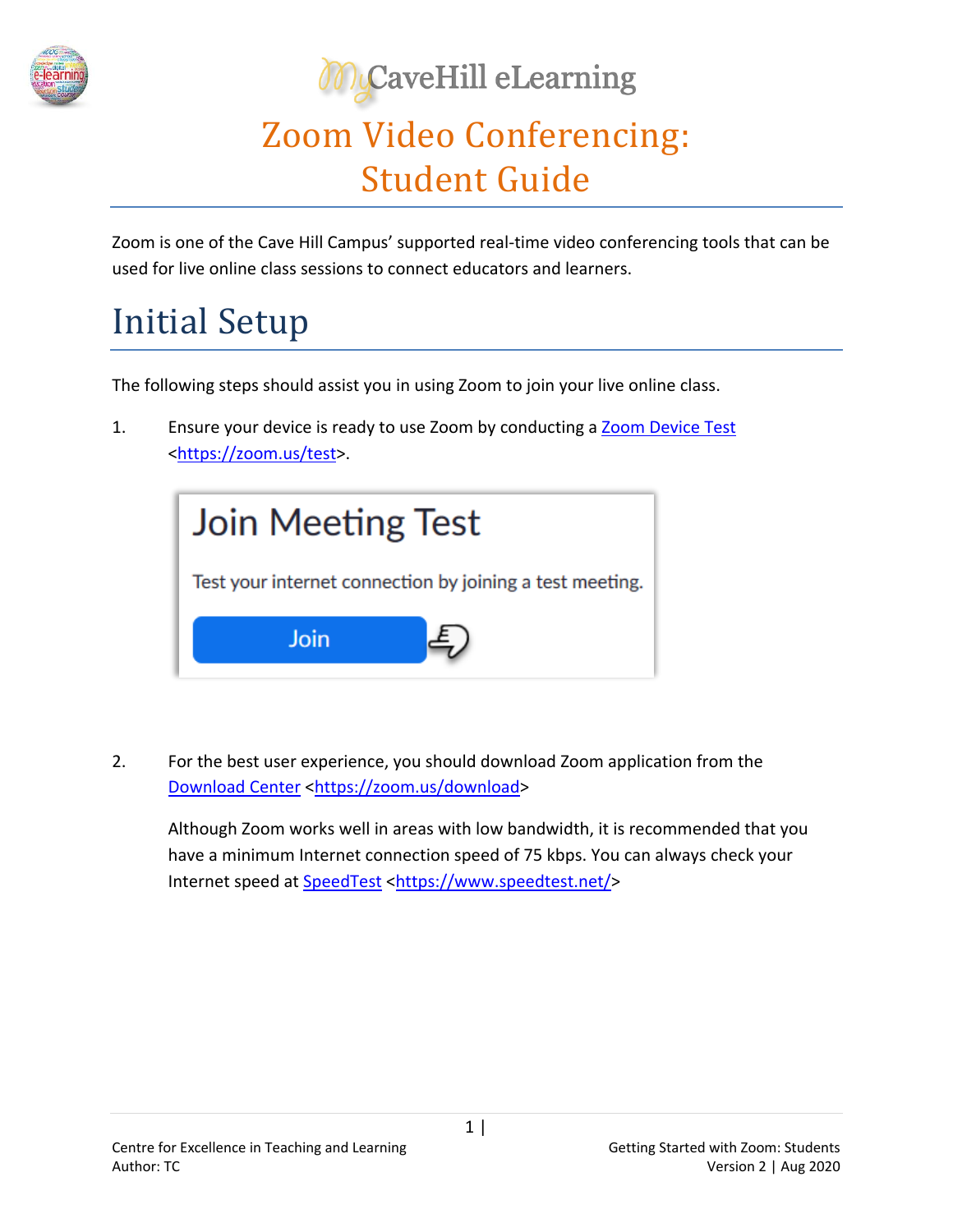

## Accessing a Zoom Online Class

- 1. Visit the Myelearning homepage at: **[https://myelearning.cavehill.uwi.edu](https://myelearning.cavehill.uwi.edu/)**
- 2. Enter your **Username** and **Password** for UWI-Cave Hill. Click **Log in** button when you are finished.



- 3. Choose the particular course you wish to access.
- 4. Click the relevant link to the Zoom online class that appears on the course page.

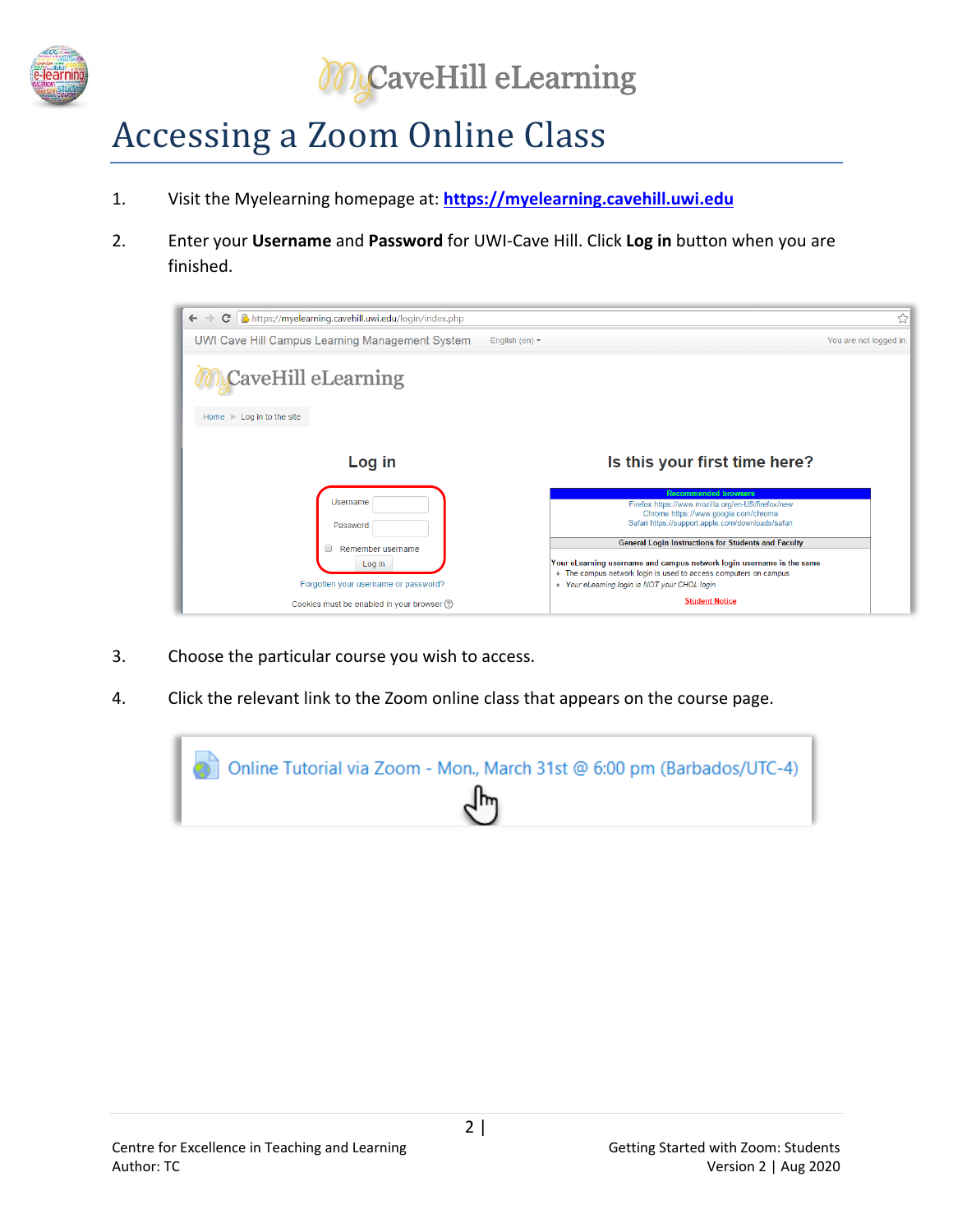

## **McaveHill eLearning**

5. If the Launch Application window appears, select **Zoom Meetings**.

Click **Open link** button. This will launch the Zoom application.

| <b>Launch Application</b>                                     |  |
|---------------------------------------------------------------|--|
| This link needs to be opened with an application.<br>Send to: |  |
| <b>Zoom Meetings</b>                                          |  |
| Choose<br>Choose other Application                            |  |
|                                                               |  |
|                                                               |  |
|                                                               |  |
|                                                               |  |
| Remember my choice for zoommtg links.                         |  |
| Open link<br>Cancel                                           |  |

6. Click the **Join a Meeting** button.